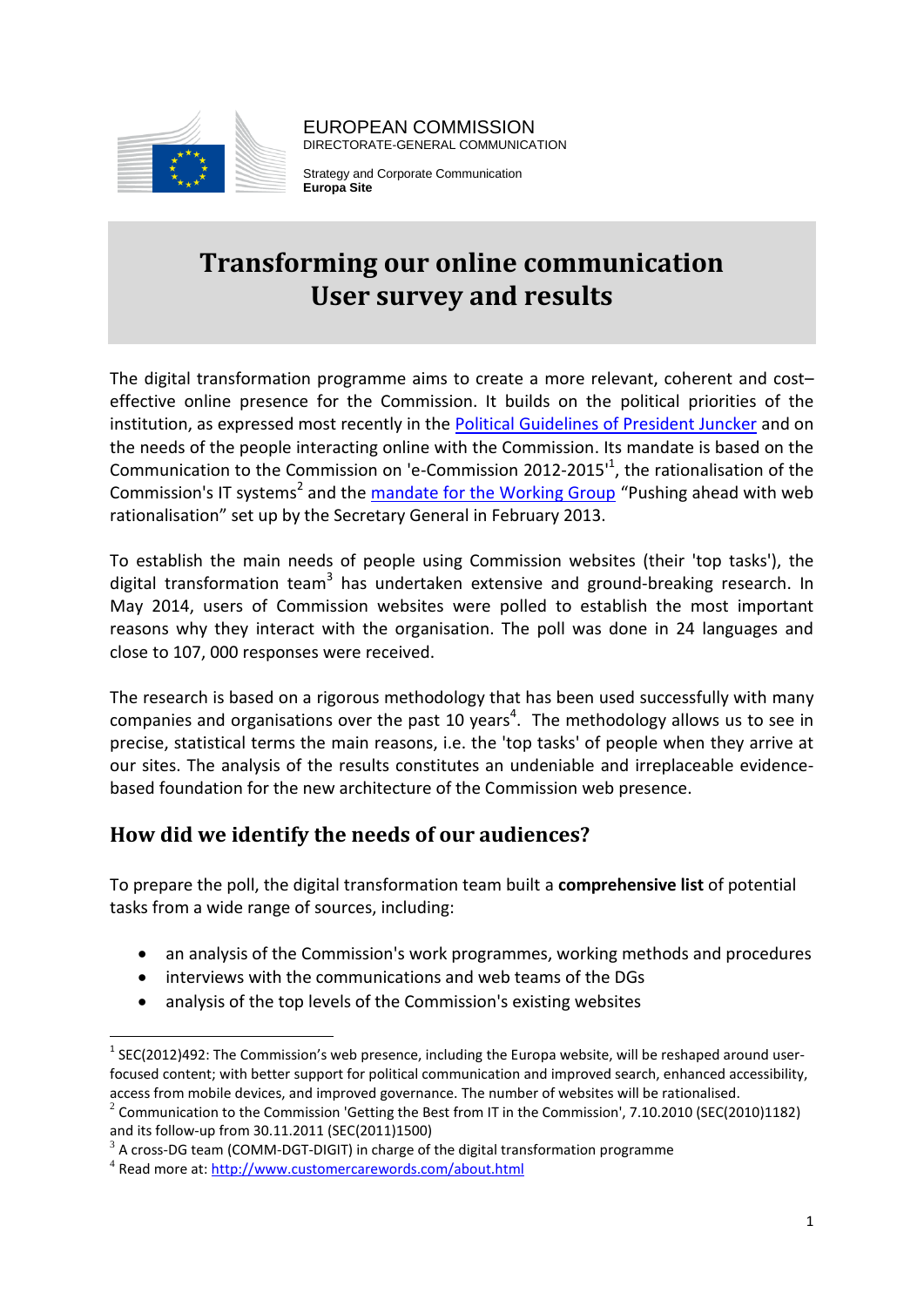- top 100 search terms over 1 year (google trends & google adwords)
- top 100 most visited web pages on the Commission's website
- peer websites (homepages)
- user research & feedback, including calls and emails to Europe Direct call centre

The team worked intensively to reduce this list (from around 1700 tasks to 136) by removing duplicates and overlaps and merge main and subtasks. Over 20 workshops were held with the DGs which resulted in a final list of 77 tasks.

# **Polling: How was the survey organised?**

Once the shortlist of potential tasks was agreed, it was time to get people worldwide to vote. The DGs were closely involved in identifying the key audiences. Their help was also vital in getting enough users to respond to the poll. The poll was launched in 24 languages on 12 May 2014 for 3 weeks. The poll was advertised extensively on Commission websites, in newsletters and through social media.

# **Key results**

**106,792 valid responses** were collected for the survey from **211 countries**. **85%** of the participants were from **EU member states**. More than **40,000 people volunteered** to help with future tests and research.

Concerning the tasks, **six areas** stood out as being the most important for the respondents, irrespective of where they work and where they live:



# **6 Top Tasks**

- 1. EU law, rules, treaties, judgments
- 2. Research and innovation
- 3. Funding, grants, subsidies
- 4. Education and training in EU
- 5. EU strategy, political priorities
- 6. Environmental protection

#### **In terms of our audience:**

1

<sup>&</sup>lt;sup>5</sup> Yellow – top task, green - medium task, blue - small task, white – tiny task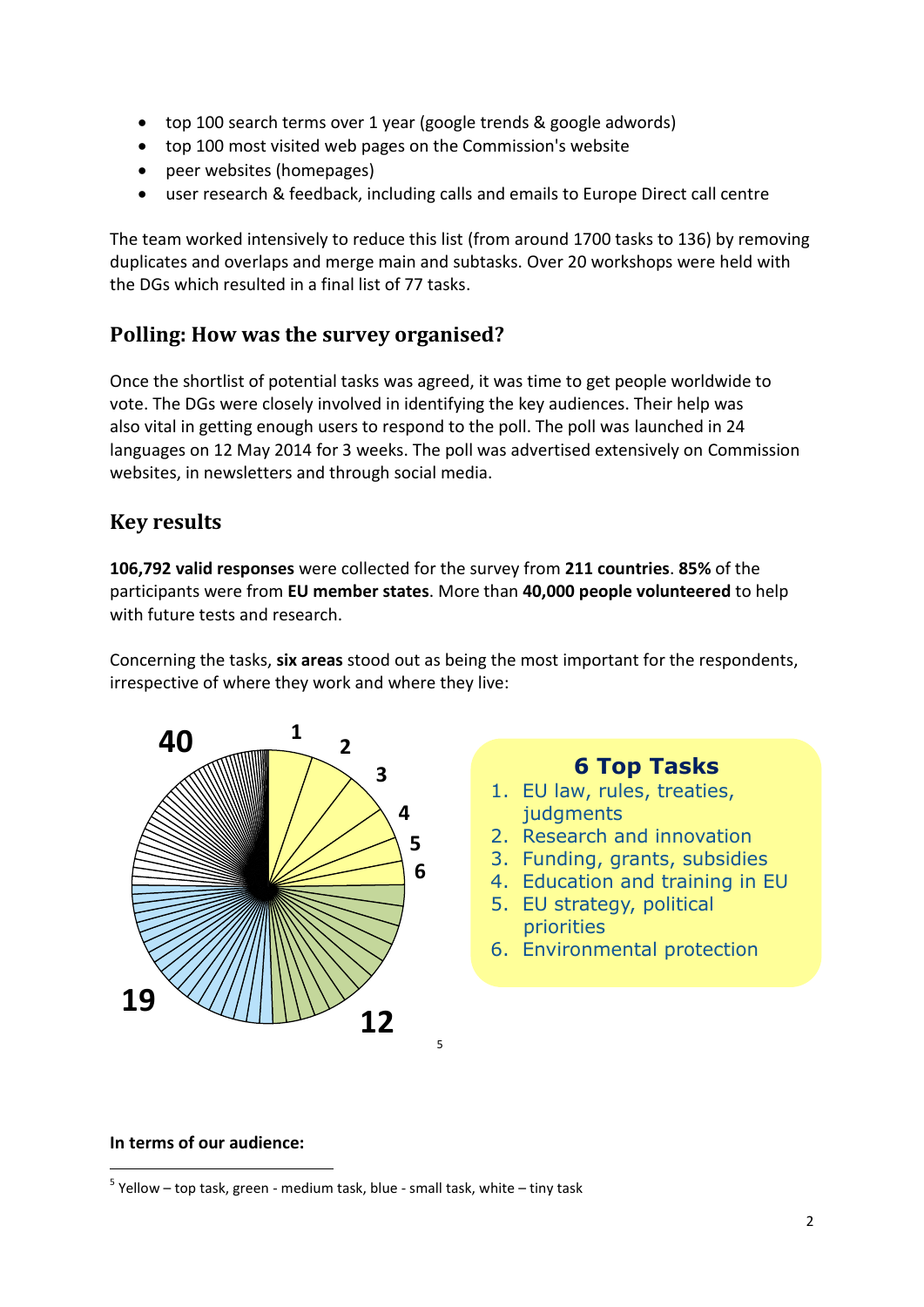- 84% of the users come to our websites for professional reasons
- 74% are employed or self-employed and 12% are students
- 34% are from public sector organisations, 11% NGOs, and 43% from the private sector.

Concerning the **quality of our websites, user satisfaction is at 60%.** Satisfaction level is the lowest when it comes to clear menus and links, to the look and layout of the websites, and to helpful search results.

The results of the poll have turned out to be highly stable across socio-economic characteristics of the respondents. They therefore constitute a solid rationale to build a common new structure for the Commission's web presence. The work is being done hand-inhand with the DGs and the database of 40, 000 users is being used for the testing.

### [Complete list of 77 ranked European Commission tasks](http://www.cc.cec/home/europa-info/basics/web_rationalisation/tasks/top_task_polling_results_en.htm)

## **What does Commission staff think about the user needs?**

To complement the research on user needs and to understand better what our staff think about the needs of users visiting us online, we also conducted an internal survey among Commission staff.

## **Key results**

Commission staff see **five areas** standing out as being the most important for the users of our digital channels:



# **5 Top Tasks according to staff**

- 1. Funding, grants, subsidies
- 2. Working in an EU country (rights, permits, benefits)
- 3. Jobs, traineeships at the European **Commission**
- 4. Complaints to the European **Commission**
- 5. About the EU (role, structure, how it works, origin)

#### **Top tasks - assumptions versus facts**

1

 $^6$  Yellow – top task, green - medium task, blue - small task, white – tiny task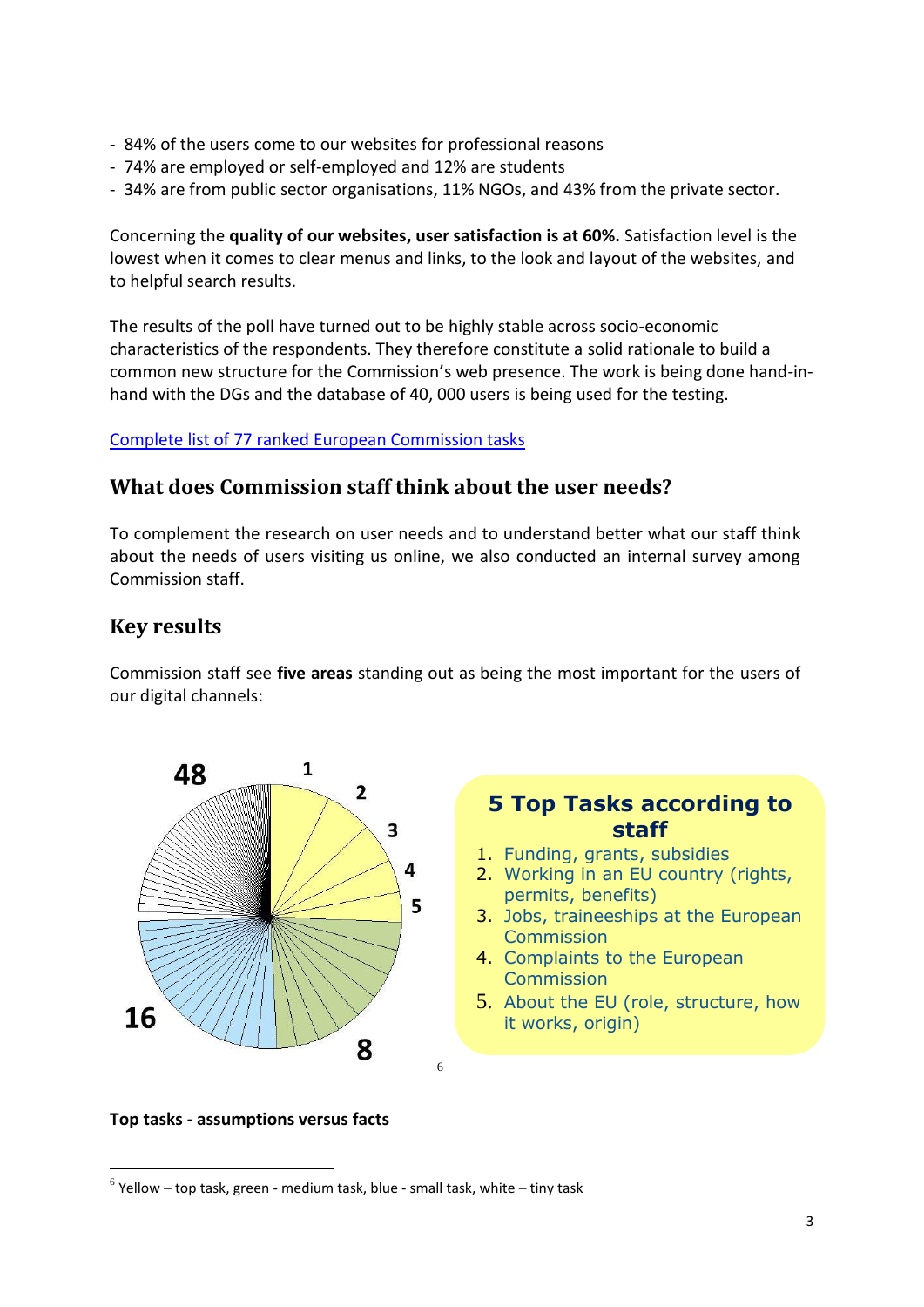The comparison between the assumptions of Commission staff and genuine user needs shows that staff has high empathy when it comes to the interest of people for finding a job in another EU country, news or funding. On the other hand, staff has strongly overestimated the importance of jobs and traineeship at the Commission as well as the interest of people about the EU in general. Commission staff has strongly underestimated the importance of research and environment.

| the importance of research and environment.          |                 |            |         |
|------------------------------------------------------|-----------------|------------|---------|
|                                                      |                 |            |         |
|                                                      |                 |            |         |
|                                                      | %               |            |         |
|                                                      | <b>Customer</b> |            |         |
|                                                      | <b>Vote</b>     | % Team     |         |
| <b>Tasks</b>                                         | (106792)        | Vote (668) | Empathy |
| EU law, rules, treaties, judgments                   | 5.2%            | 3.2%       | 60%     |
| <b>Research and innovation</b>                       | 5.2%            | 0.9%       | 17%     |
| <b>Funding, grants, subsidies</b>                    | 5.0%            | 7.4%       | 148%    |
| <b>Education and training in EU</b>                  | 3.7%            | 3.1%       | 84%     |
| <b>EU strategy, political priorities</b>             | 2.8%            | 1.7%       | 59%     |
| <b>Environmental protection</b>                      | 2.8%            | 1.3%       | 47%     |
| Jobs, traineeships at the European Commission        | 2.5%            | 5.0%       | 196%    |
| Find a job in another EU country                     | 2.4%            | 2.9%       | 124%    |
| EU news, announcements, press releases               | 2.3%            | 2.4%       | 103%    |
| Human rights, fundamental rights                     | 2.2%            | 1.6%       | 73%     |
| Working in an EU country (rights, permits, benefits) | 2.2%            | 5.7%       | 261%    |
| Order, download an EU publication                    | 2.1%            | 1.3%       | 61%     |
| Track policy and law making process, updates         | 2.1%            | 0.7%       | 34%     |
| <b>Statistics and forecasts</b>                      | 2.1%            | 1.0%       | 48%     |
| About the European Union (role, structure, how it    |                 |            |         |
| works, origin)                                       | 1.9%            | 3.7%       | 196%    |
| Food and farming (production and safety)             | 1.7%            | 1.0%       | 57%     |
| Climate change, global warming                       | 1.7%            | 0.5%       | 33%     |
| Regional, rural and urban development                | 1.6%            | 0.9%       | 54%     |

#### **Quality of Commission websites**

Staff perceive that users' have an overall negative experience with our websites (16% satisfaction as opposed to the 60% satisfaction rate of actual users). The main differences relate to up-to-date information, use of jargon and contact details, where staff see the situation more negatively than users. Both users and staff express a low level of satisfaction concerning the search results and confusing menus and links.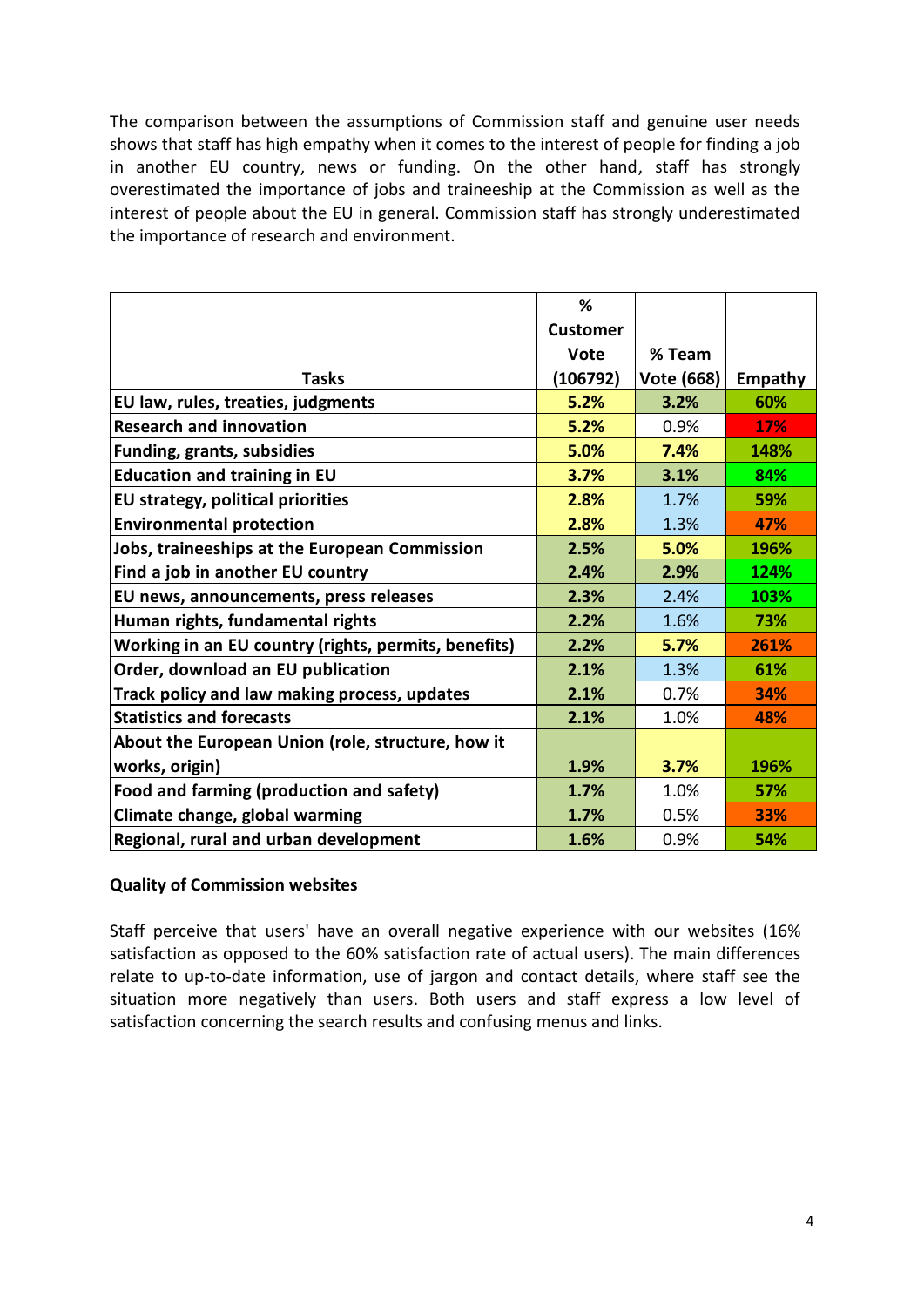# **ANNEX List of 77 ranked European Commission tasks**

|                |                                                                                  | <b>VOTES</b> |
|----------------|----------------------------------------------------------------------------------|--------------|
| $\mathbf 1$    | EU law, rules, treaties, judgments                                               | 83931        |
| $\overline{2}$ | Research and innovation                                                          | 83306        |
| 3              | Funding, grants, subsidies                                                       | 79414        |
| 4              | Education and training in EU                                                     | 59623        |
| 5              | EU strategy, political priorities                                                | 45331        |
| 6              | Environmental protection                                                         | 44921        |
| 7              | Jobs, traineeships at the European Commission                                    | 40358        |
| 8              | Find a job in another EU country                                                 | 37657        |
| 9              | EU news, announcements, press releases                                           | 36809        |
| 10             | Human rights, fundamental rights                                                 | 35274        |
| 11             | Working in an EU country (rights, permits, benefits)                             | 34986        |
| 12             | Order, download an EU publication                                                | 33794        |
| 13             | Track policy and law making process, updates                                     | 33558        |
| 14             | <b>Statistics and forecasts</b>                                                  | 32983        |
| 15             | About the European Union (role, structure, how it works, origin)                 | 30065        |
| 16             | Food and farming (production and safety)                                         | 27703        |
| 17             | Climate change, global warming                                                   | 26932        |
| 18             | Regional, rural and urban development                                            | 25764        |
| 19             | Freedom of information (transparency, access to documents)                       | 25157        |
| 20             | About the European Commission (role, structure, how it works)                    | 24866        |
| 21             | Product safety, conformity, certification                                        | 24660        |
| 22             | National implementation of EU law, infringements                                 | 24326        |
| 23             | Public health, disease prevention                                                | 23933        |
| 24             | Culture (heritage, arts, films, Capitals of Culture)                             | 23907        |
| 25             | Doing business in the EU                                                         | 23650        |
| 26             | Economic growth, financial stability in EU (crisis, assistance to member states) | 23215        |
| 27             | Doing business with the European Commission (calls for tenders, bids)            | 23021        |
| 28             | Conferences, summits, meetings, events                                           | 22111        |
| 29             | Industry norms and standards                                                     | 21474        |
| 30             | Employing people (recruitment, terms and conditions, redundancies)               | 21103        |
| 31             | Recognition of educational, professional qualifications                          | 20677        |
| 32             | Energy efficiency                                                                | 20226        |
| 33             | Travel within, to and from EU (documents, visa, consular help, currencies)       | 19166        |
| 34             | Moving to another EU country (residence formalities)                             | 17958        |
| 35             | Banking and financial markets (reform, regulation)                               | 17895        |
|                | Relations with non-EU countries, international organisations (diplomacy,         |              |
| 36             | cooperation agreements)                                                          | 17895        |
| 37             | Languages in the EU (diversity, translation, interpreting)                       | 17295        |
| 38             | Competition (state aid, cartels, mergers, anti-trust)                            | 16638        |
| 39             | Development and humanitarian aid                                                 | 16625        |
| 40             | Healthcare in another EU country                                                 | 16114        |
| 41             | Contact European Commission, European Union                                      | 15716        |
| 42             | Trade with non-EU countries (import, export, agreements, anti-dumping)           | 15546        |